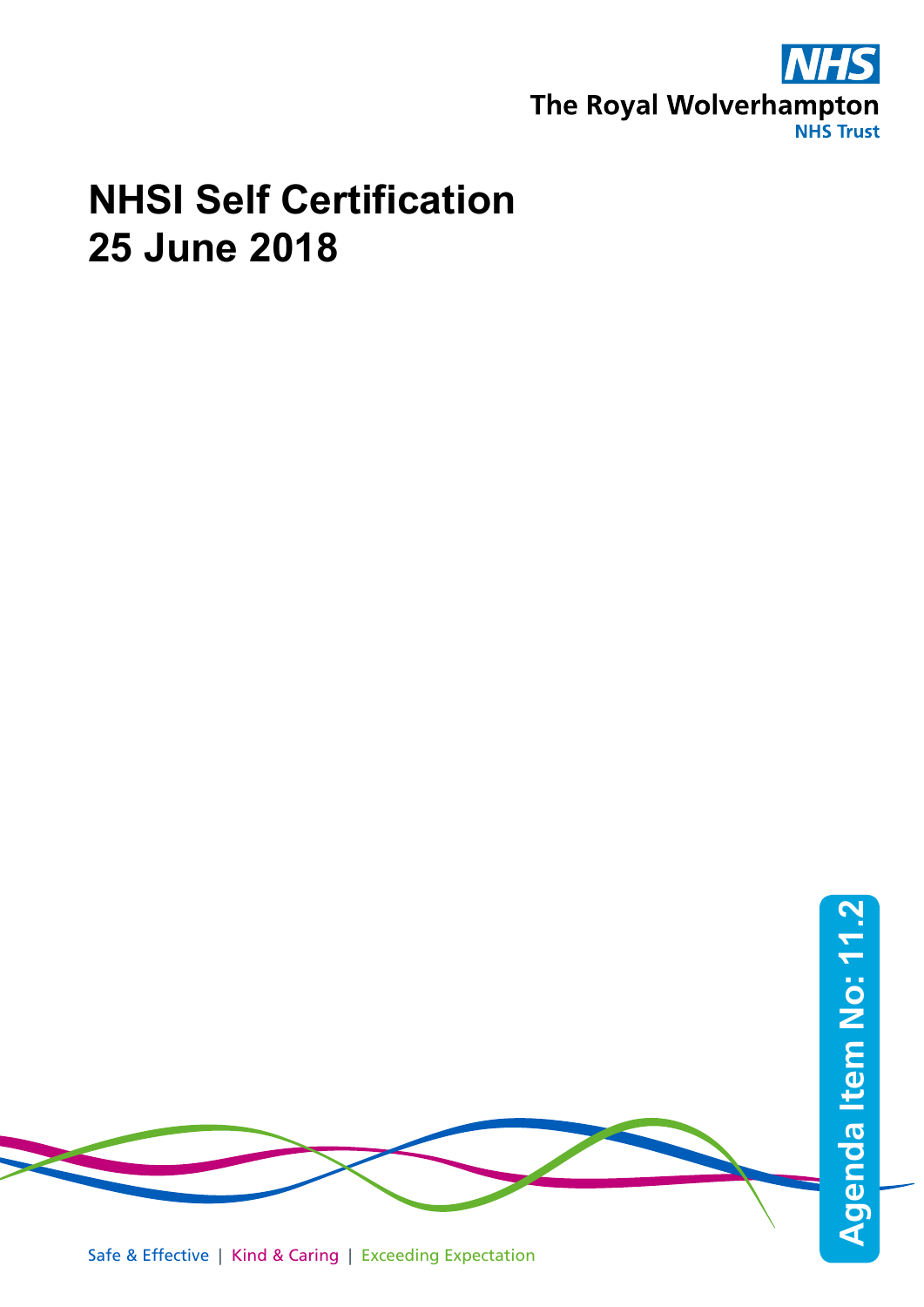The Royal Wolverhampton **NHS Trust** 

**Trust Board Report Meeting Date:** 25 June 2018 **Title:** NHSI Self Certification **Executive Summary:** This paper outlines the required process of self-certification for NHS Trusts for their license to operate. **Action Requested:**  For the Board to review the updated evidence for self-assessment and to **Approve**  the self-assessment declaration. **For the attention of the Board** This section requires a brief, focussed summary of the points of fact for the Board plus any/all of the following: **Assure** • The self-assessment update indicates that the Trust continues to meet the declaration requirements. Advise **•** There remain areas of planned work for future delivery. **Alert** • No areas of immediate high risk have been identified. **Author + Contact Details:** Tel 01902 694294 Email keith.wilshere1@nhs.net **Links to Trust Strategic Objectives** 1. Create a culture of compassion, safety and quality 2. Proactively seek opportunities to develop our services 3. To have an effective and well integrated local health and care system that operates efficiently 4. Attract, retain and develop our staff, and improve employee engagement 5. Maintain financial health – Appropriate investment to patient services 6. Be in the top 25% of all key performance indicators **Resource Implications:** None **CQC Domains Safe:** patients, staff and the public are protected from abuse and avoidable harm. **Effective:** care, treatment and support achieves good outcomes, helping people maintain quality of life and is based on the best available evidence. **Caring:** staff involve and treat everyone with compassion, kindness, dignity and respect. **Responsive:** services are organised so that they meet people's needs. **Well-led:** the leadership, management and governance of the organisation make sure it's providing high-quality care that's based around individual needs, that it encourages learning and innovation, and that it promotes an open and fair culture. **Equality and Diversity Impact** No implications identified. **Risks: BAF/ TRR** No new or changed risks identified. **Public or Private:** Public **Other formal bodies involved:** None **References** NHS Provider License February 2013 Single Oversight Framework September 2016 **NHS Constitution:**  In determining this matter, the Board should have regard to the Core principles contained in the Constitution of: • Equality of treatment and access to services • High standards of excellence and professionalism Service user preferences Cross community working **Best Value** • Accountability through local influence and scrutiny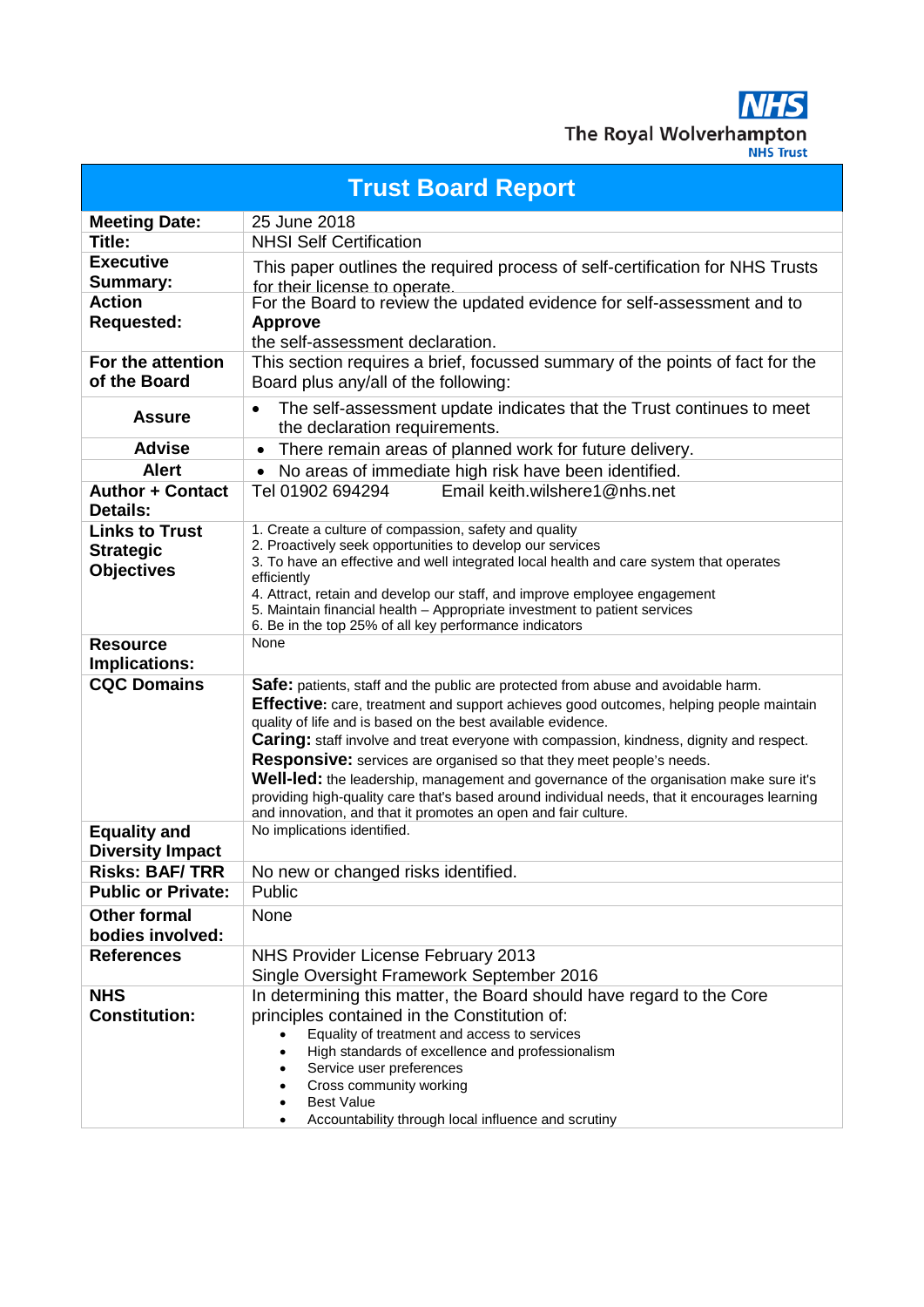|                | <b>Report Details</b>                                                                                                                                                                                                                                                                                                                                                                    |  |  |  |  |  |
|----------------|------------------------------------------------------------------------------------------------------------------------------------------------------------------------------------------------------------------------------------------------------------------------------------------------------------------------------------------------------------------------------------------|--|--|--|--|--|
| $\mathbf{1}$   | Introduction                                                                                                                                                                                                                                                                                                                                                                             |  |  |  |  |  |
|                | Prior to the merger of Monitor and TDA each Foundation Trust was required to self-certify<br>against their license terms. From 2017 NHSI now require all NHS Trusts to make a<br>declaration following the instruction from the Secretary of State for Health. This<br>Declaration is based on an update of the declaration review made in June 2017.                                    |  |  |  |  |  |
|                | The two conditions against which Trusts are required to comply are:                                                                                                                                                                                                                                                                                                                      |  |  |  |  |  |
|                | Condition $1 - G6(3)$<br>The Board takes precautions necessary to comply with the license, NHS Act and NHS<br>Constitution. The Trust Board has previously approved the declaration against Conditions<br>G6 for 2018.                                                                                                                                                                   |  |  |  |  |  |
|                | Condition $2 - FT4$ (8)<br>Providers must certify compliance with governance standards and objectives. This is the<br>second condition where the declaration has to be agreed and made by the Trust before the<br>end of June 2018.                                                                                                                                                      |  |  |  |  |  |
| $\overline{2}$ | <b>Requirements</b>                                                                                                                                                                                                                                                                                                                                                                      |  |  |  |  |  |
|                | Trusts are required to make two submissions for their Trust Board's approval:                                                                                                                                                                                                                                                                                                            |  |  |  |  |  |
|                | By the 31st May 2018 each Trust is required gain Board approval for self-certification<br>1.<br>against G6 (3). This was done in May 2018.                                                                                                                                                                                                                                               |  |  |  |  |  |
|                | 2.<br>By 30th June 2018 a further declaration for FT4 (8) is required to be approved by the<br>Board.                                                                                                                                                                                                                                                                                    |  |  |  |  |  |
|                | Both declarations must be published on the Trust's webpage by 30th June 2018.<br>There is no requirement for any return to NHSI nor to provide any information with the<br>submission however random audits will be undertaken by NHSI from July 2017 for Trusts<br>to demonstrate their evidence of compliance. Further evidence will be added to the<br>document as it is established. |  |  |  |  |  |
|                | The NHSI guidance was circulated to Board members for reference in May 2017.                                                                                                                                                                                                                                                                                                             |  |  |  |  |  |
| 3              | <b>Summary</b>                                                                                                                                                                                                                                                                                                                                                                           |  |  |  |  |  |
|                | The Board is asked to consider the attached declarations against each condition and<br>obligation and approve for the Trust to declare compliance with our license conditions.                                                                                                                                                                                                           |  |  |  |  |  |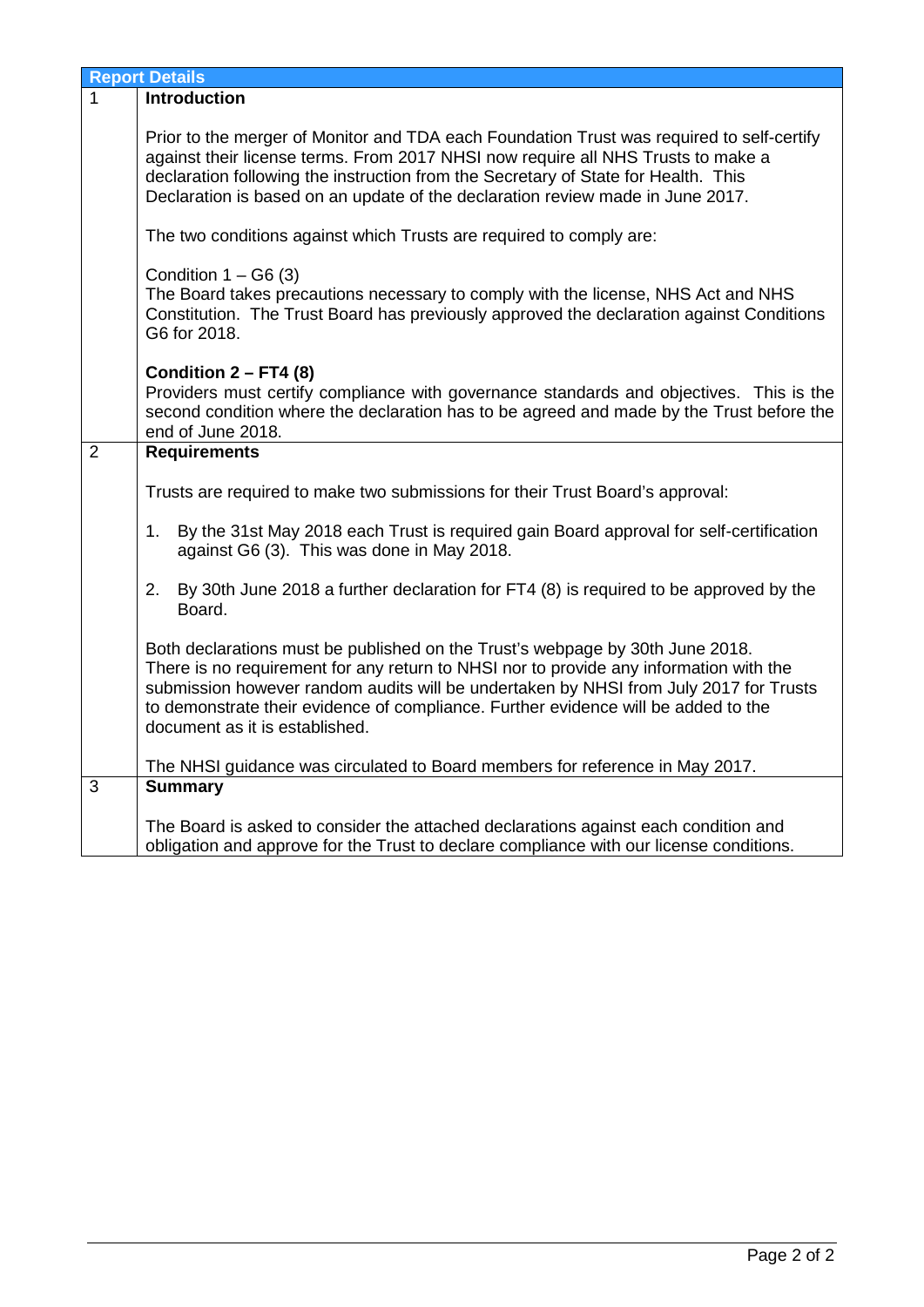| <b>Condition FT4 - NHS</b>       | Lead/s to           | <b>Trust position statement</b>                               | <b>Risks and</b> | <b>Evidence/ Comment</b>                  |
|----------------------------------|---------------------|---------------------------------------------------------------|------------------|-------------------------------------------|
| foundation trust governance      | respond             |                                                               | gaps             |                                           |
| arrangements - Sign off due      |                     |                                                               |                  |                                           |
| 25 June 2018                     |                     |                                                               |                  |                                           |
| Condition FT4 -                  | <b>CFO/Deputy</b>   | The Trust Board received assurance at the April and May 2018  |                  |                                           |
| 1. This condition shall apply if | <b>CEO, Company</b> | Trust Board meeting that it complies with the governance      |                  |                                           |
| the Licensee is an NHS           | Secretary           | arrangements. This will be published on the Trust webpage.    |                  |                                           |
| foundation trust, without        |                     |                                                               |                  |                                           |
| prejudice to the generality of   |                     |                                                               |                  |                                           |
| the other conditions in this     |                     |                                                               |                  |                                           |
| Licence.                         |                     |                                                               |                  |                                           |
| 2. The Licensee shall apply      | <b>CFO/Deputy</b>   | Corporate governance elements have now been combined as       |                  |                                           |
| those principles, systems and    | <b>CEO, Company</b> | responsibilities of the CFO/Deputy CEO and Company            |                  |                                           |
| standards of good corporate      | Secretary           | Secretary. This has reduced any risk from the previously      |                  |                                           |
| governance which reasonably      |                     | fragmented position.                                          |                  |                                           |
| would be regarded as             |                     | The CFO/Deputy CEO holds the Director responsibility          |                  |                                           |
| appropriate for a supplier of    |                     | supported by the Company Secretary.                           |                  |                                           |
| health care services to the      |                     | The principles, systems and practice are contained in the     |                  |                                           |
| NHS.                             |                     | Standing Orders and Standing Financial Instructions for the   |                  |                                           |
|                                  |                     | organisation.                                                 |                  |                                           |
| 3. Without prejudice to the      | <b>CFO/Deputy</b>   | As section 2, plus:                                           |                  | <b>Structured review against the Well</b> |
| generality of paragraph 2 and    | <b>CEO, Company</b> | The Trust Board has now commenced a Self-assessment and       |                  | Led framework in process                  |
| to the generality of General     | Secretary           | development process regarding leadership and governance       |                  |                                           |
| Condition 5, the Licensee shall: |                     | under the CQC Well-led Key Lines of Enquiry (KLOE). Although  |                  |                                           |
| (a) have regard to such          |                     | not previously deemed a significant risk, the matter is being |                  |                                           |
| guidance on good corporate       |                     | addressed.                                                    |                  |                                           |
| governance as may be issued      |                     |                                                               |                  |                                           |
| by NHSI from time to time; and   |                     |                                                               |                  |                                           |
| (b) comply with the following    | <b>CFO/Deputy</b>   | As section 2, plus:                                           |                  |                                           |
| paragraphs of this Condition.    | <b>CEO, Company</b> |                                                               |                  |                                           |
|                                  | Secretary           |                                                               |                  |                                           |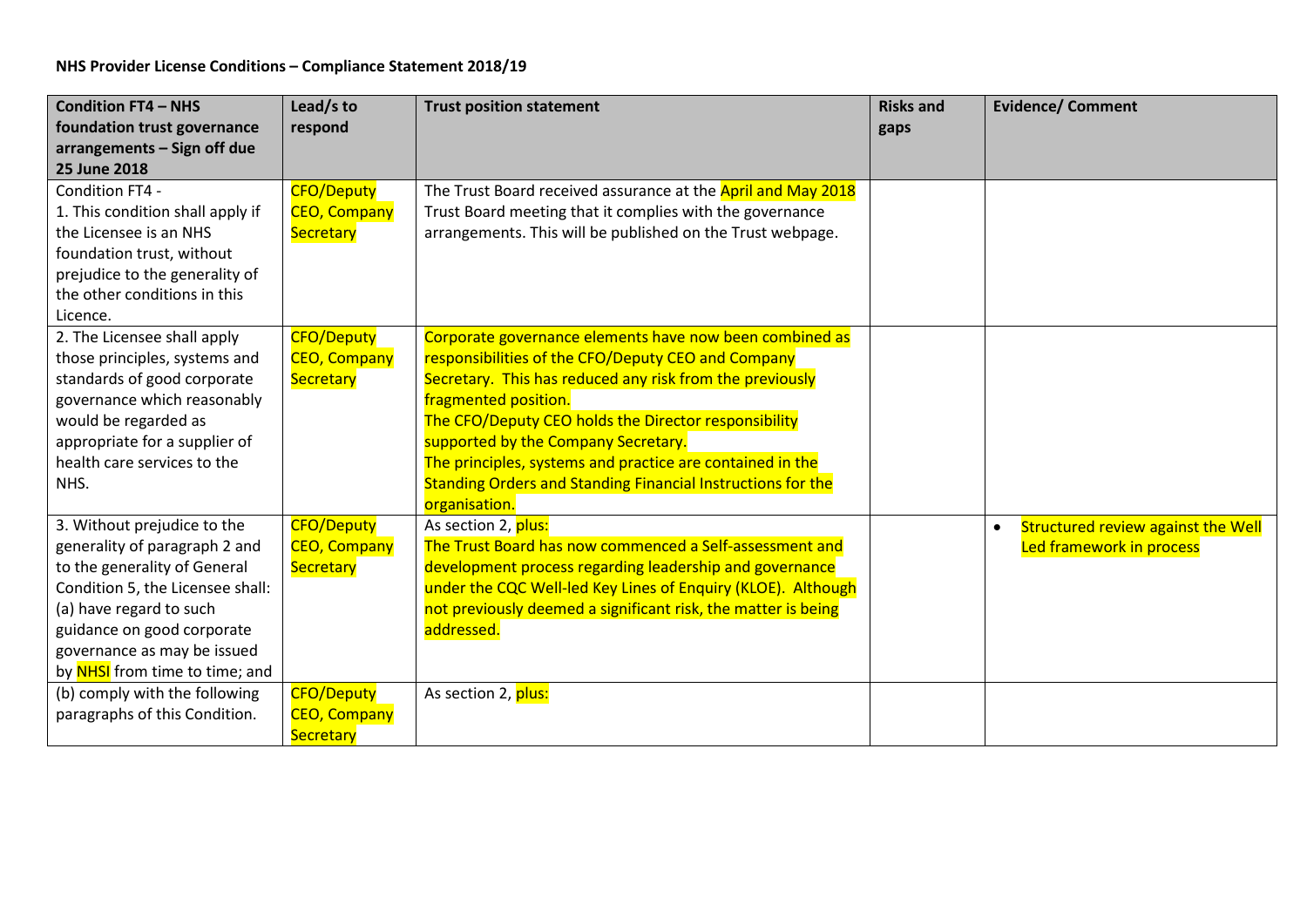| 4. The Licensee shall establish<br>and implement:<br>(a) effective board and                                                                                                                                  | <b>CFO/Deputy</b><br><b>CEO, Company</b><br>Secretary                                                                                | a) Following an external governance review in 2013 (PWC) a<br>review of the Board structures and reporting lines was<br>undertaken and the sub Board committee structure                                                                                                                                                                                                                                                                                                            | Terms of Reference <b>reviewed April</b><br>2018<br>Sub-committee reports to Board<br>$\bullet$                                                                                                                                                      |
|---------------------------------------------------------------------------------------------------------------------------------------------------------------------------------------------------------------|--------------------------------------------------------------------------------------------------------------------------------------|-------------------------------------------------------------------------------------------------------------------------------------------------------------------------------------------------------------------------------------------------------------------------------------------------------------------------------------------------------------------------------------------------------------------------------------------------------------------------------------|------------------------------------------------------------------------------------------------------------------------------------------------------------------------------------------------------------------------------------------------------|
| committee structures;                                                                                                                                                                                         |                                                                                                                                      | developed. This was also reviewed in the latest Deloitte review<br>(December 2016). Terms of reference for all committees<br>reviewed annually to ensure alignment with Strategic<br>objectives and relevant responsibilities.                                                                                                                                                                                                                                                      | Strategic objectives reviewed late<br>2017<br><b>New QGAC Structure in place</b><br>$\bullet$<br><b>WODC established late 2017</b>                                                                                                                   |
| (b) clear responsibilities for its<br>Board, for committees<br>reporting to the Board and for<br>staff reporting to the Board<br>and those committees; and                                                    | b) Chief Nurse,<br>Head of<br>Governance                                                                                             | b) The Risk Management Assurance Strategy describes the<br>Committee structure and risk management reporting<br>arrangements.                                                                                                                                                                                                                                                                                                                                                       | Evidence in G6(2)<br>$\bullet$<br><b>Risk Strategy for approval at TMC</b><br><b>June 2018</b>                                                                                                                                                       |
| (c) clear reporting lines and<br>accountabilities throughout its<br>organisation.                                                                                                                             | c) Director of<br>Strategic<br>planning and<br>Performance,<br><b>Deputy Director</b><br>of Strategic<br>Planning and<br>Performance | c) The Trust Board has strengthened its arrangements for<br>reporting and accountability across the organisation and<br>introduced a new Divisional Performance Review Process. This<br>uses current data and a balanced scorecard approach to<br>enable clear visibility of performance across a range of themes<br>from operational performance through to the strategic<br>objectives.<br>The new Division 3 commenced operation from April 2018 and<br>reporting from May 2018. | Evidence in G6(2)<br>$\bullet$                                                                                                                                                                                                                       |
| 5. The Licensee shall establish<br>and effectively implement<br>systems and/or processes:<br>(a) to ensure compliance with<br>the Licensee's duty to operate<br>efficiently, economically and<br>effectively; | a)Director of<br>Finance,<br><b>Chief Operating</b><br>Officer                                                                       | a) The following sub Board committees oversee the key areas<br>of performance:<br>F&P - Financial performance including CIP, Operational<br>performance, BAF related risks<br>QGAC - Quality and Safety, BAF/TRR<br>Audit - BAF/TRR, Effectiveness of systems, Audit programmes<br>FRB - Efficiency overview/delivery of CIP<br>TMC - CEO senior management meeting<br>WODC - New Board Committee with a focus on Workforce<br>and Organisational Development requirements.         | Minutes and Board reports<br>$\bullet$                                                                                                                                                                                                               |
| (b) for timely and effective<br>scrutiny and oversight by the<br>Board of the Licensee's<br>operations;                                                                                                       | b)Company<br>Secretary                                                                                                               | b) The Trust Board receives a comprehensive suite of<br>information in a timely fashion that enables it to oversee and<br>scrutinise operations. Assurance reports are received from all<br>sub committees alongside a monthly Quality, Finance and<br>Performance report.                                                                                                                                                                                                          | Boardpad product used for the<br><b>Trust Board from October 2017.</b><br>Plans to extend this use to all Trust<br>$\bullet$<br><b>Board Committees from Sept 2018</b><br>Enables remote/mobile access to<br>papers<br>Boardpad records<br>$\bullet$ |